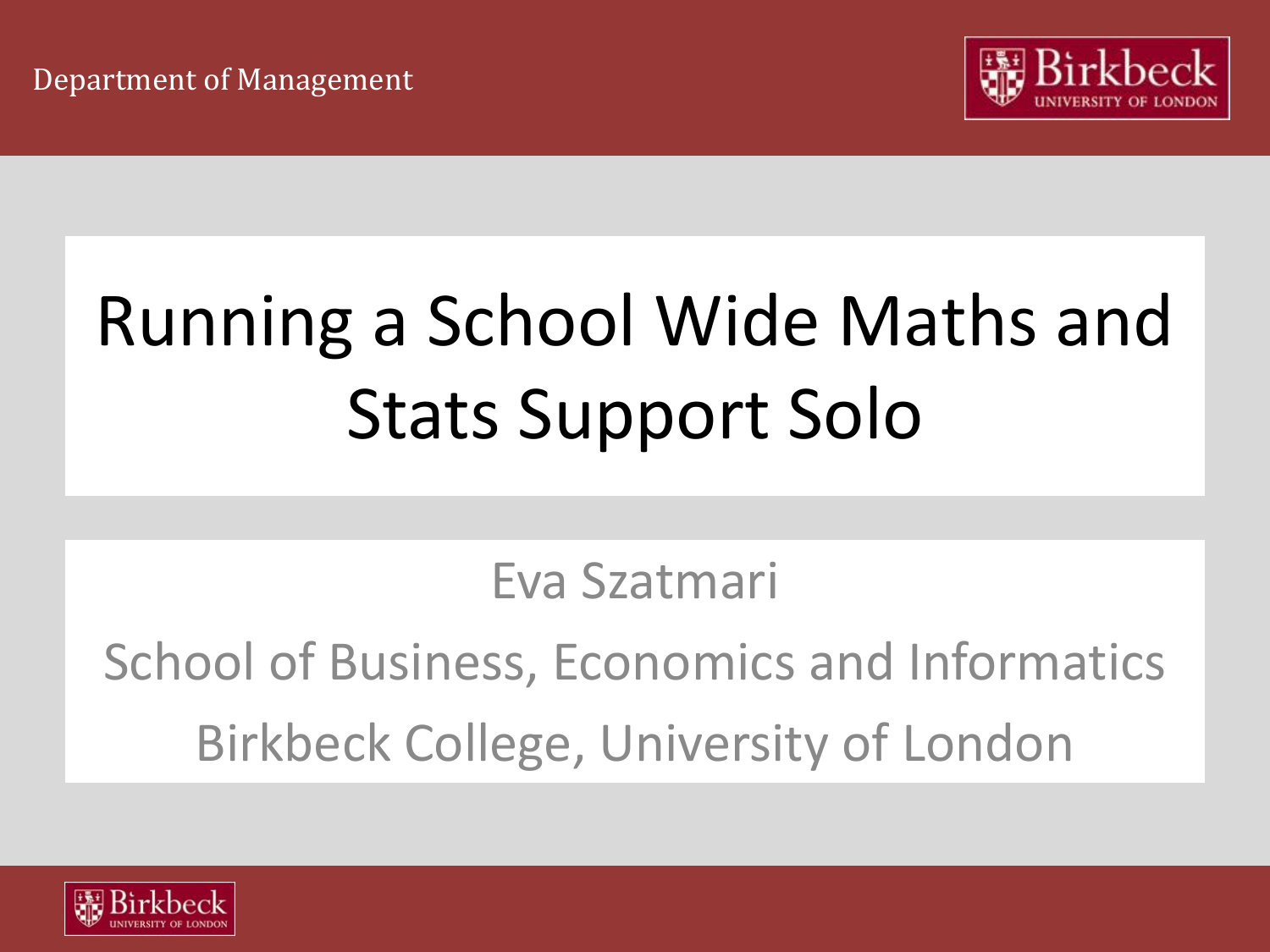# **Outline**

- Birkbeck and its student body
- Support at Birkbeck
- My role and its evolution
- Main challenges
- Rewards

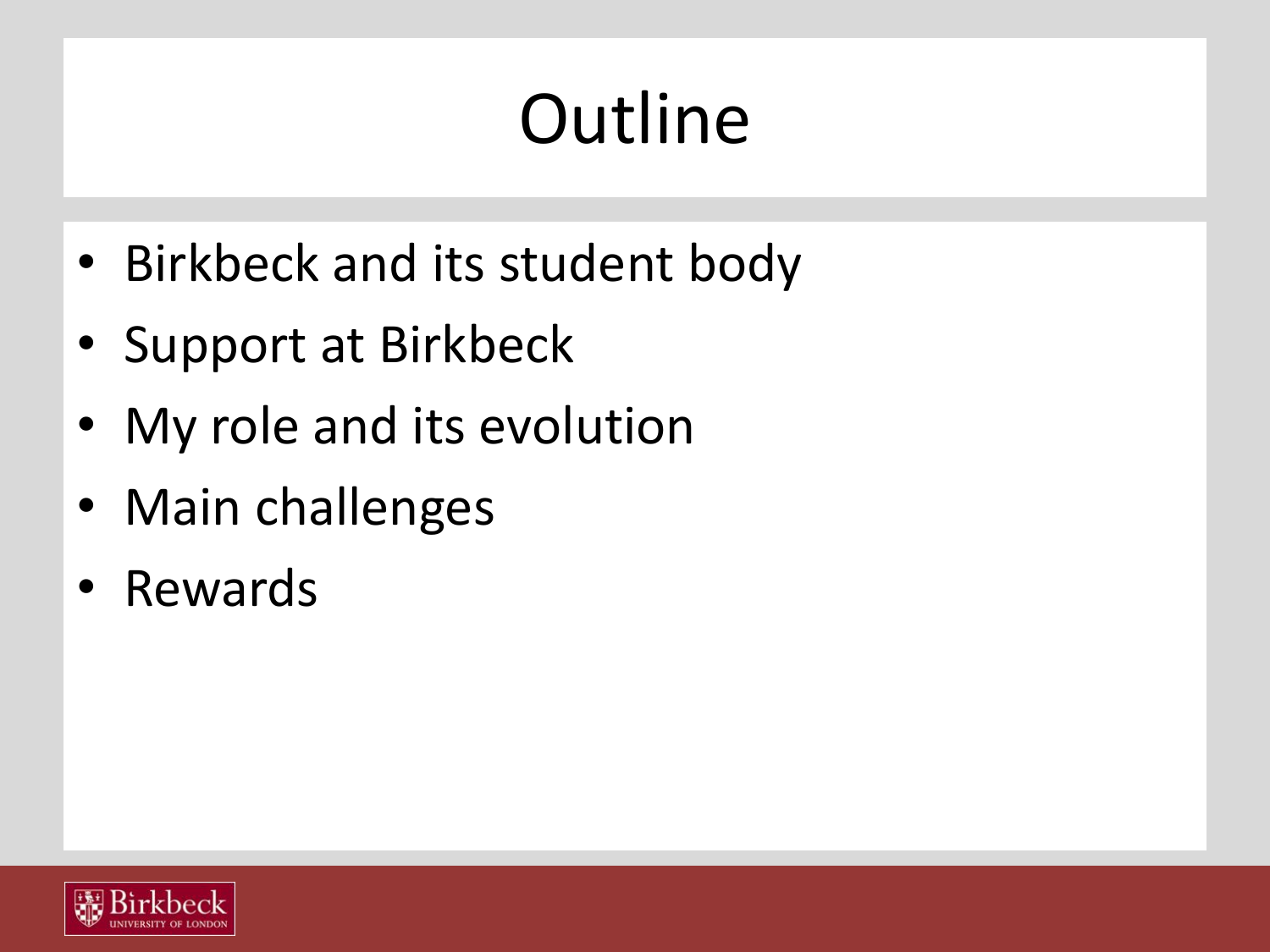### Birkbeck and the Birkbeckians

- Unique position in the HE scene
- **Evening lectures**
- Traditionally part time, becoming full time
- Mainly mature students body

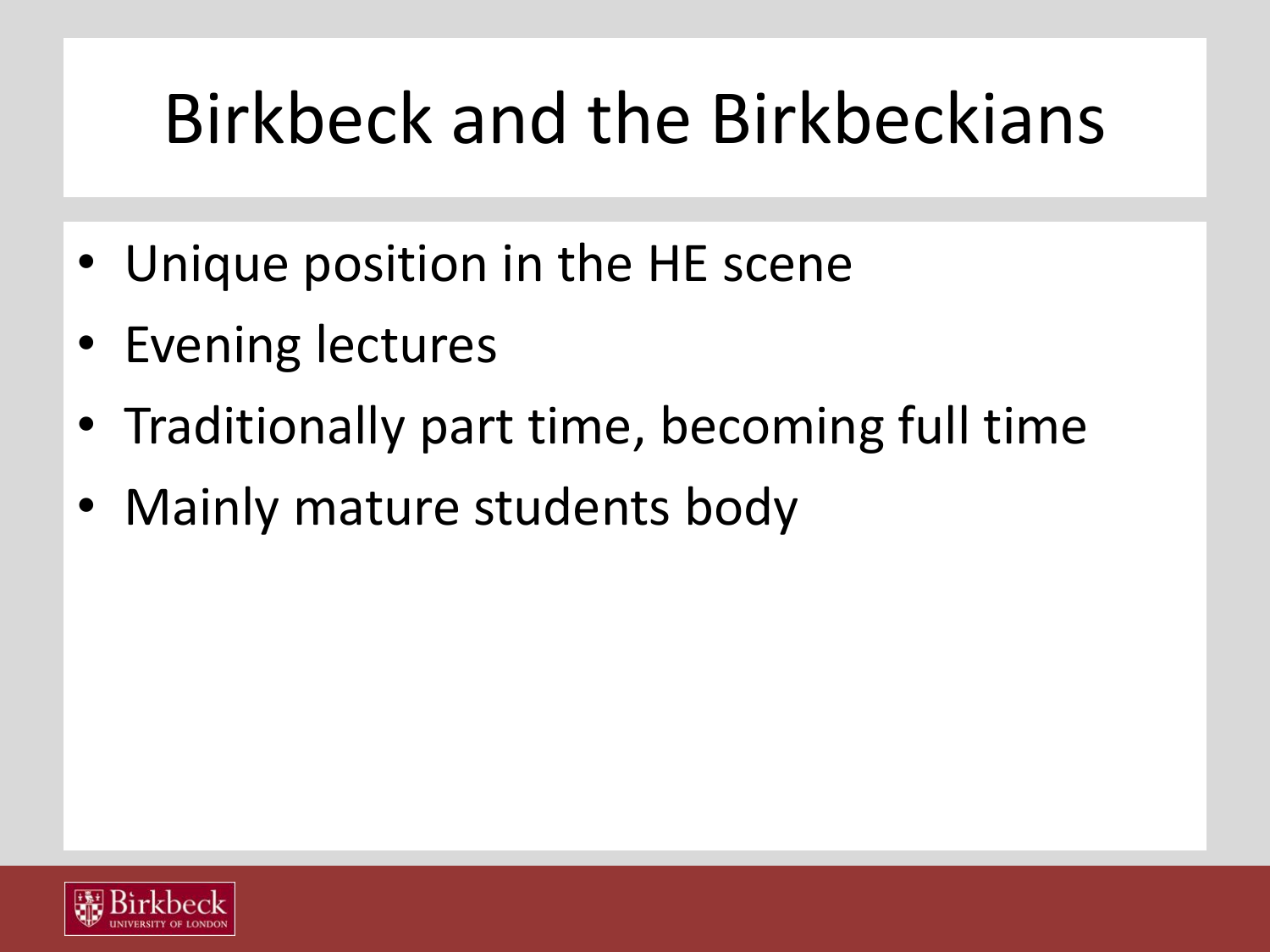### Birkbeck and the Birkbeckians

| <b>Academic</b><br>Year        | 2010/11 | 2011/12 | 2012/13 | 2013/14 | 2014/15 |
|--------------------------------|---------|---------|---------|---------|---------|
| Total no of<br><b>Students</b> | 12326   | 13334   | 12349   | 12022   | 11860   |
| Part Time                      | 10805   | 11559   | 10280   | 9263    | 8366    |
| <b>Full Time</b>               | 1521    | 1775    | 2069    | 2759    | 3494    |
| Under 25                       | 3295    | 3869    | 3711    | 3826    | 3970    |
| Over 25                        | 9031    | 9469    | 8636    | 8196    | 7890    |

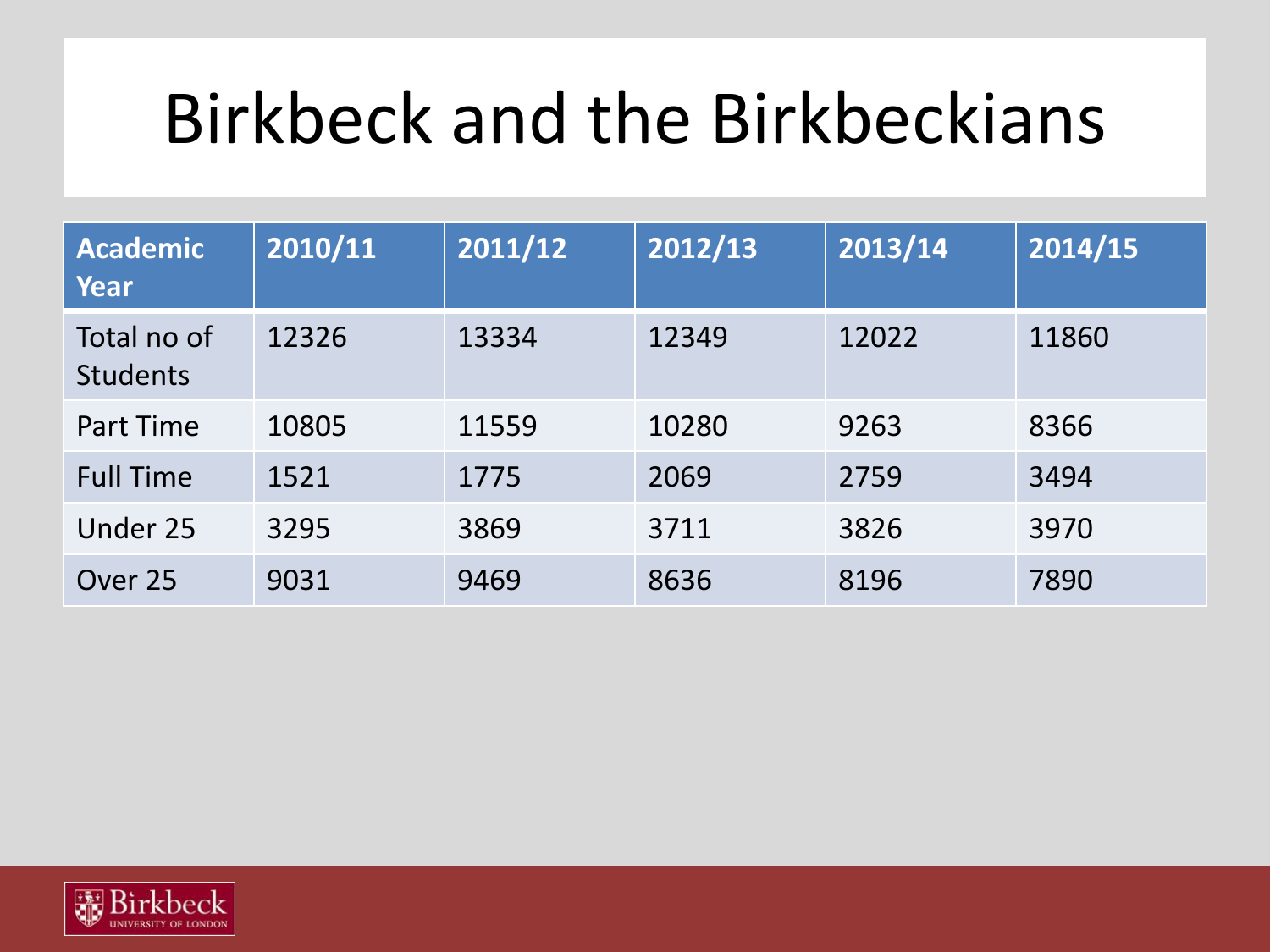### Birkbeck and the Birkbeckians



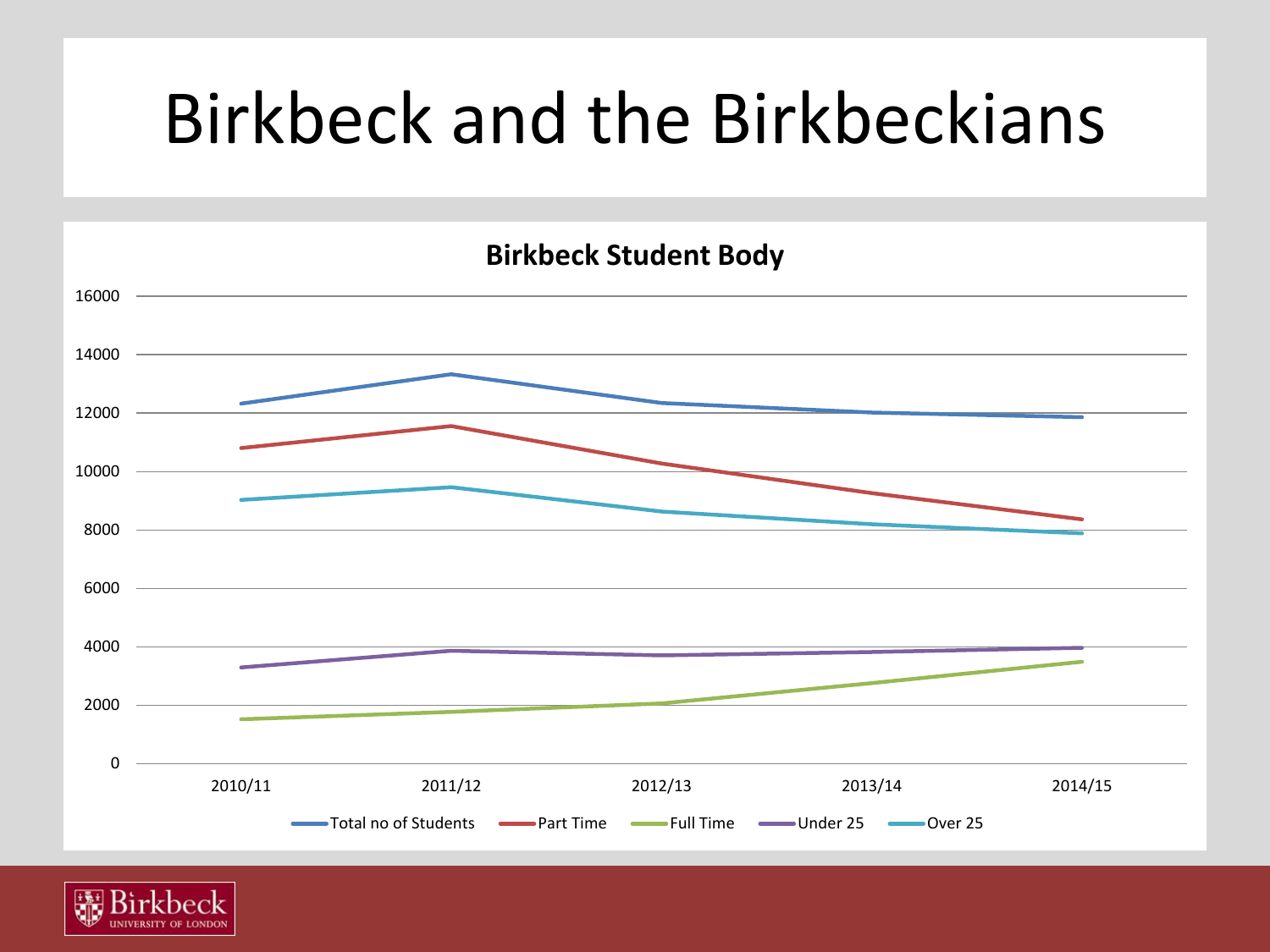### History of the Support Roles at Birkbeck

- Academic Support Office pilot in Law 2006
- Learning Co-ordinators in Management & Psychology 2007
- Learning Co-ordinators in all Schools 2010
- Learning Co-ordinator in Management role widened to School of BEI 2010
- Learning Co-ordinator for Maths & Statistics appointed to BEI 2013
- Sessional maths support officer appointed to the college (CTPLT) 2014

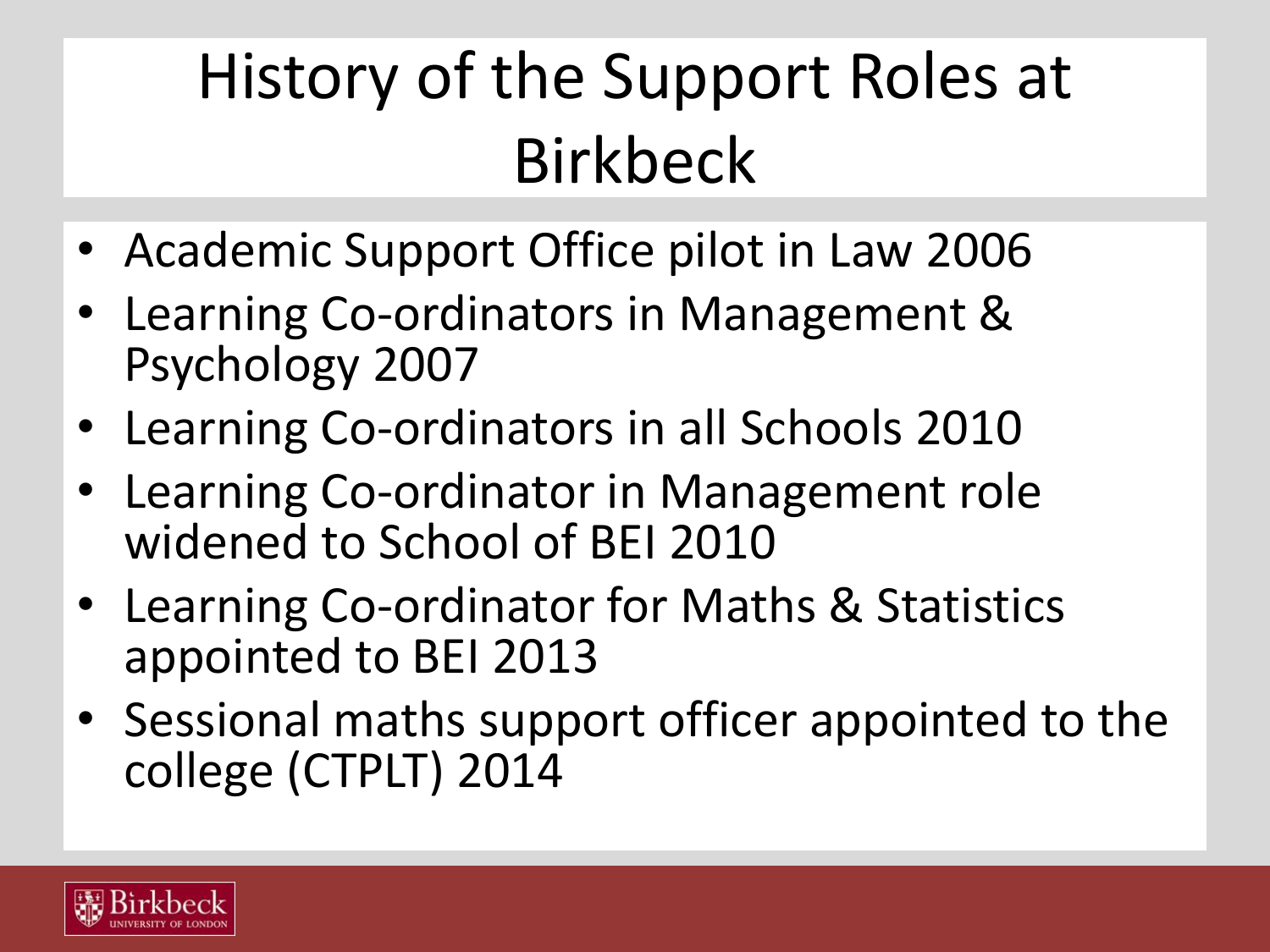# History of the School

- The School of BEI started in 2010
- Reorganization to respond to major funding changes (ELQ)
- Consolidation of departments

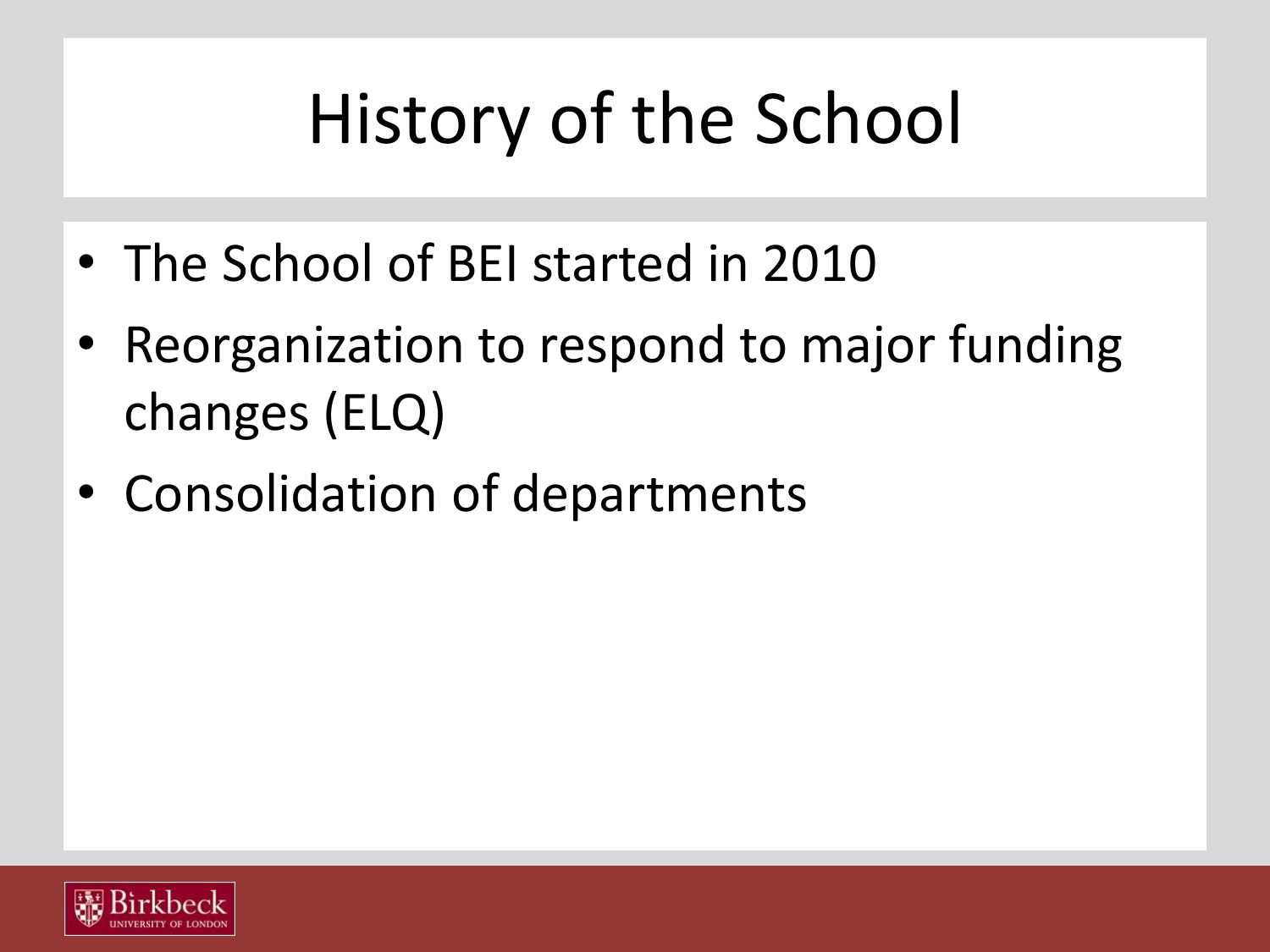

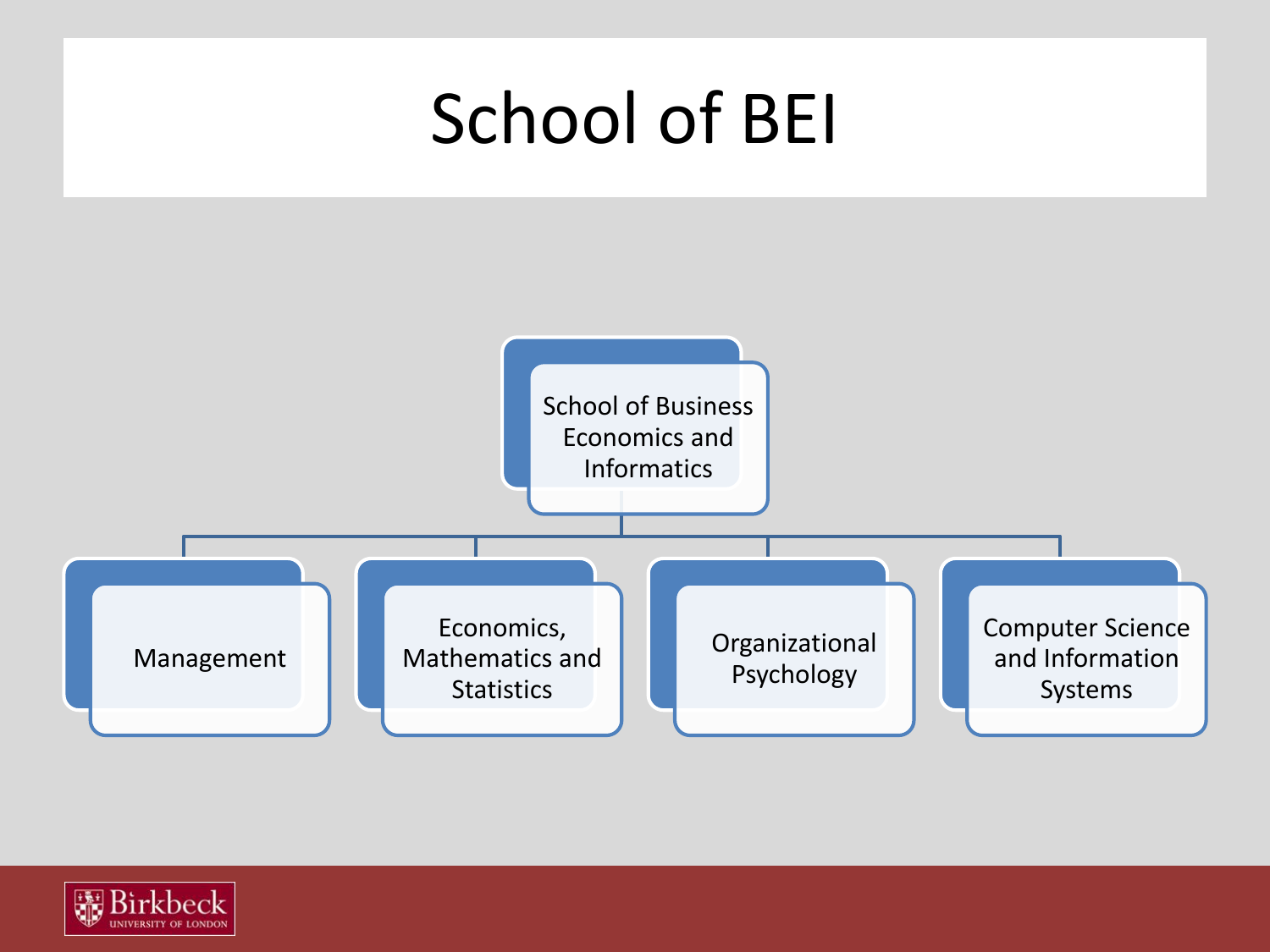## Support at Birkbeck

- Personal tutor
- Dedicated course administrator
- Module lecturer and/or module convenor
- Programme directors
- Counselling
- Disability services
- Careers

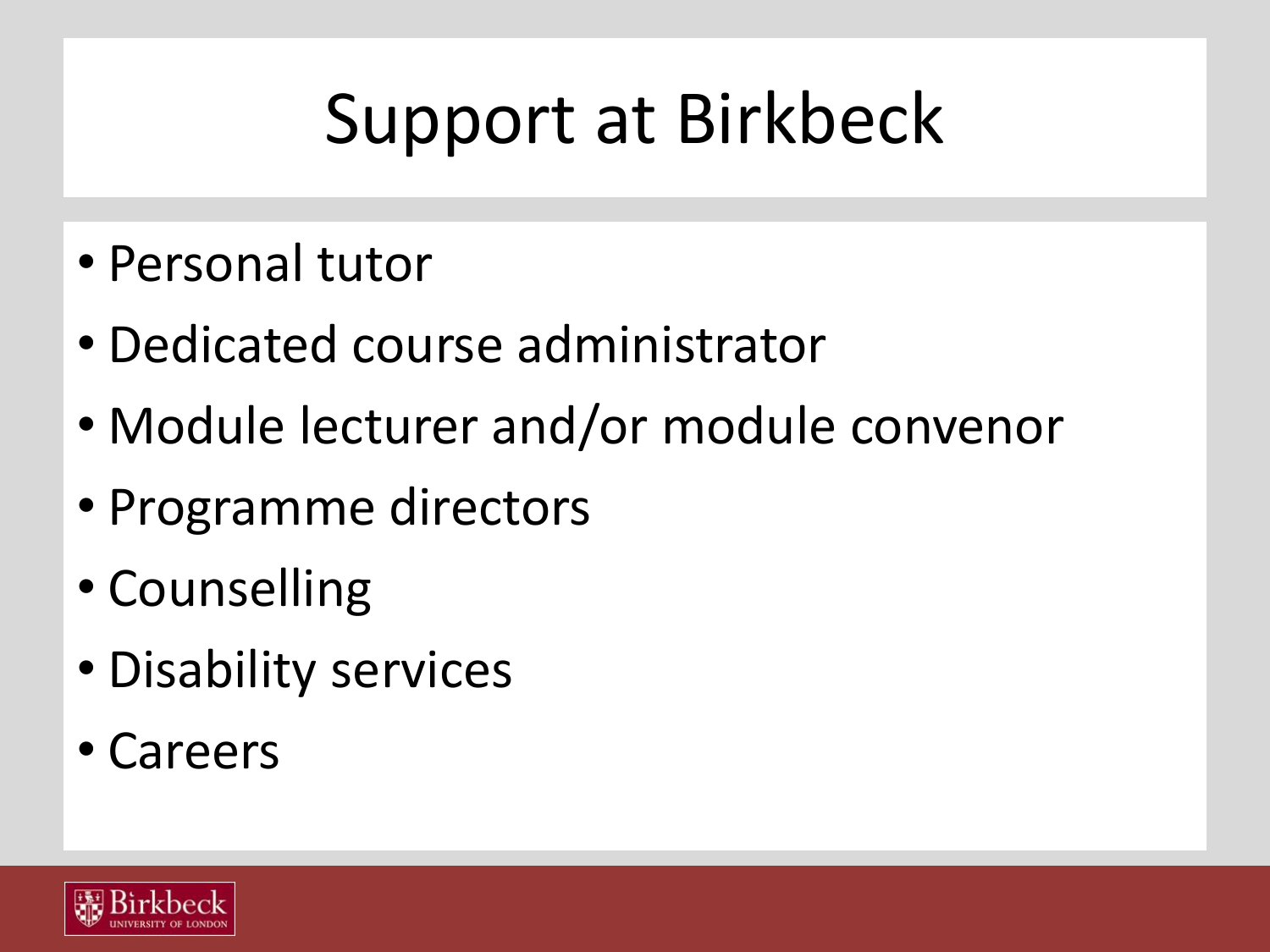#### The Mathematics Support Role at BEI

- The role started at 2013
- Still the only school with full time mathematics support
- Clear demand
- **Retention**

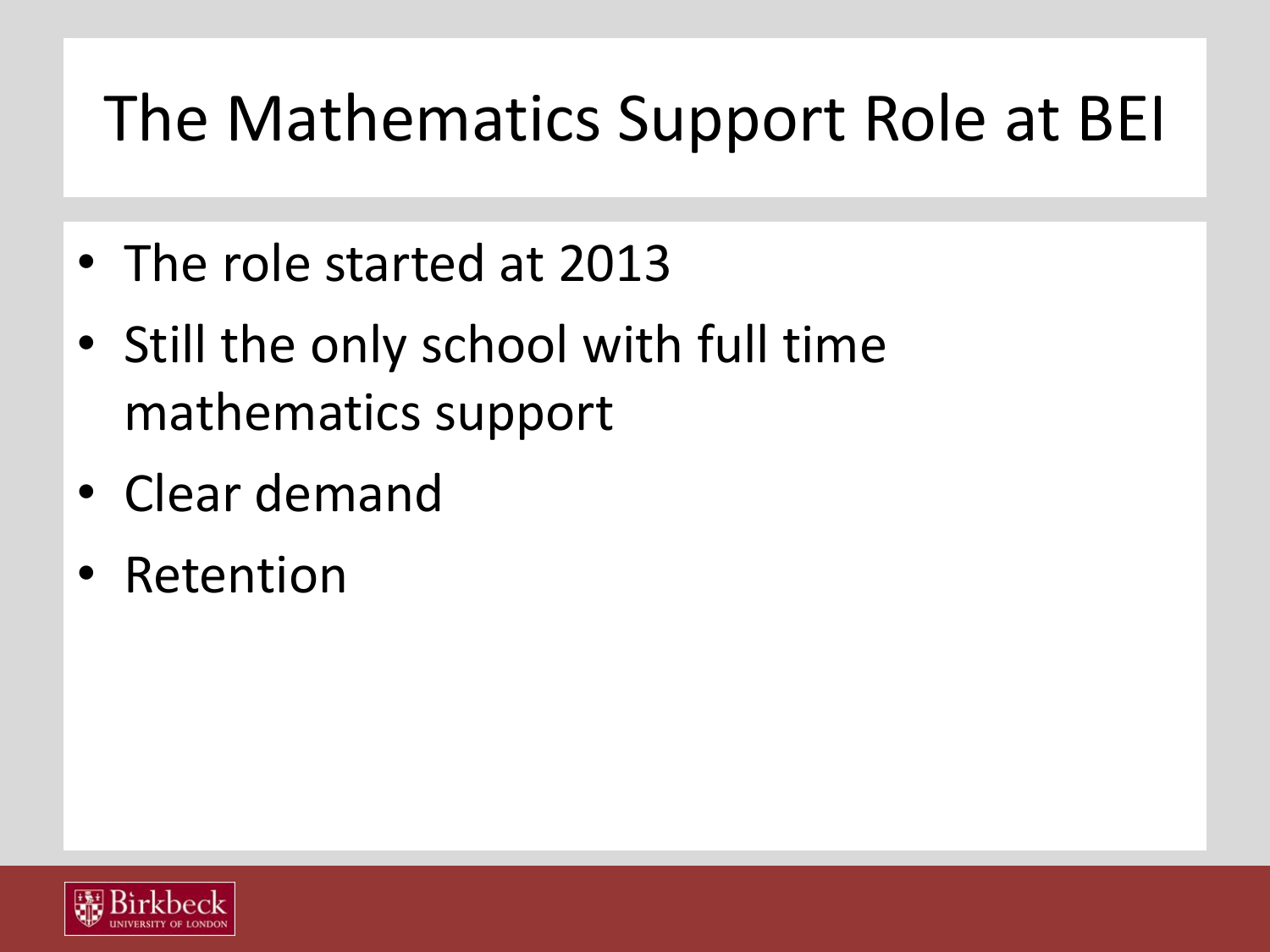- Communication to staff
- Communication to sts
- Attendance for workshops (generic vs. module specific; weekday, evening, weekend)
- e-mail support
- One-to-ones are in quite high demand

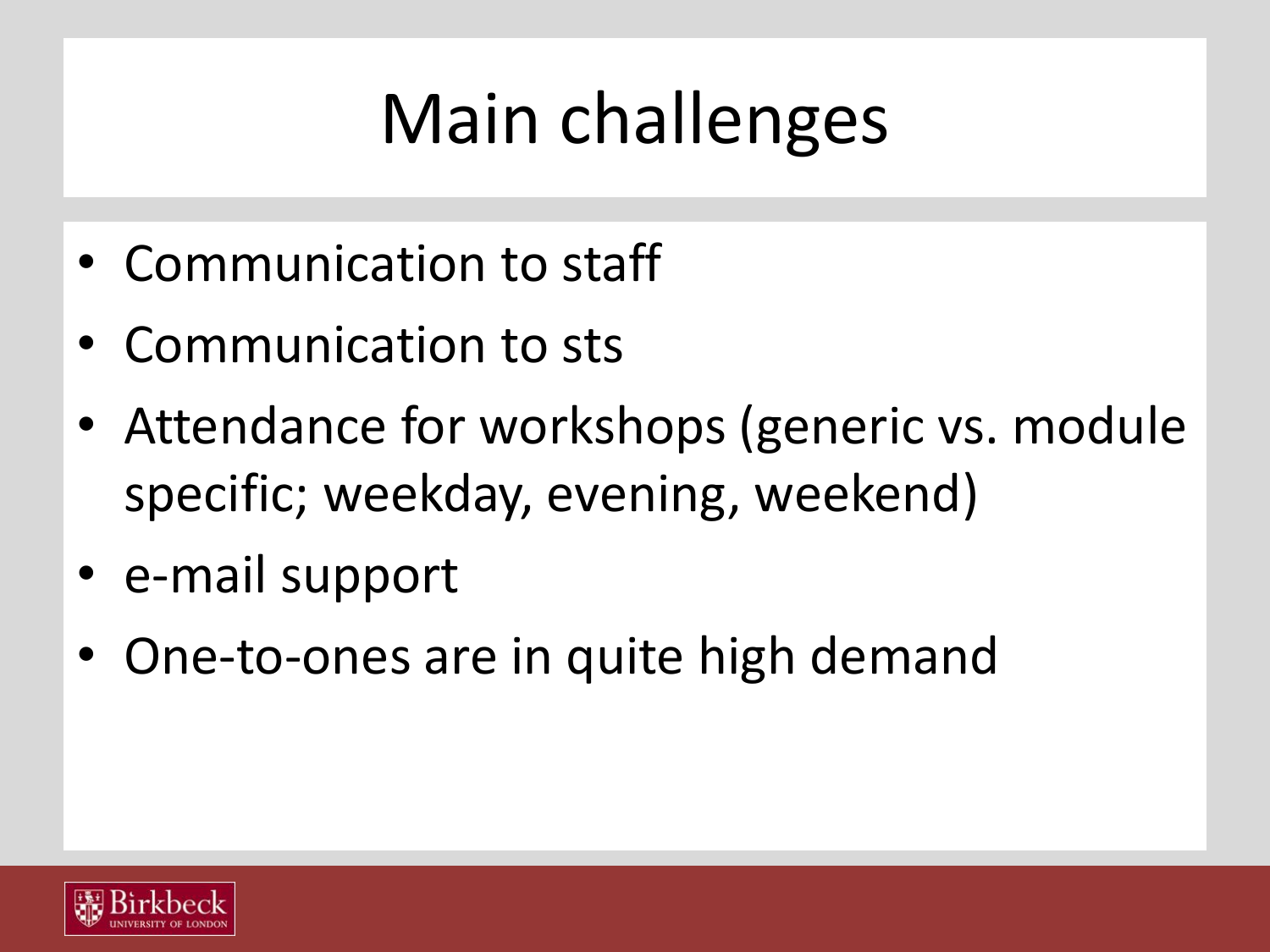- Different demand of different modules, degrees
- Being highly skilled at both maths and stats at all levels
- Massively wide range of enquiries in stats: from basic descriptive to distribution theory
- Different packages used
- Often outside of comfort zone needs to develop new skills/knowledge

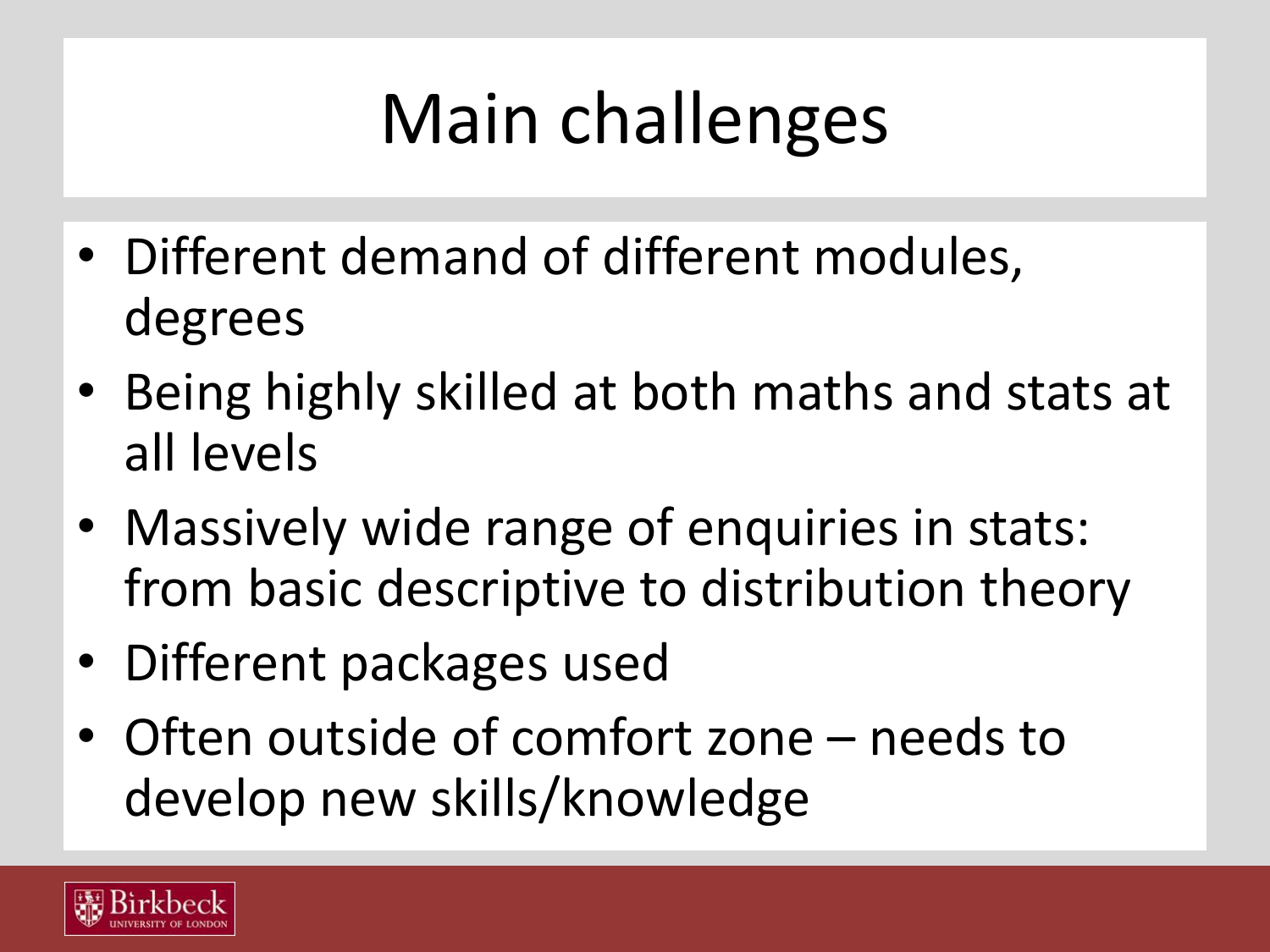- Skype and phone coaching (explaining maths over the phone)
- Almost no break: there's always someone preparing for a maths test or exam (3 term vs. yearlong modules)
- Pastoral care: grown adults in tears in the office
- Between academic and admin staff
- Needs to define own role

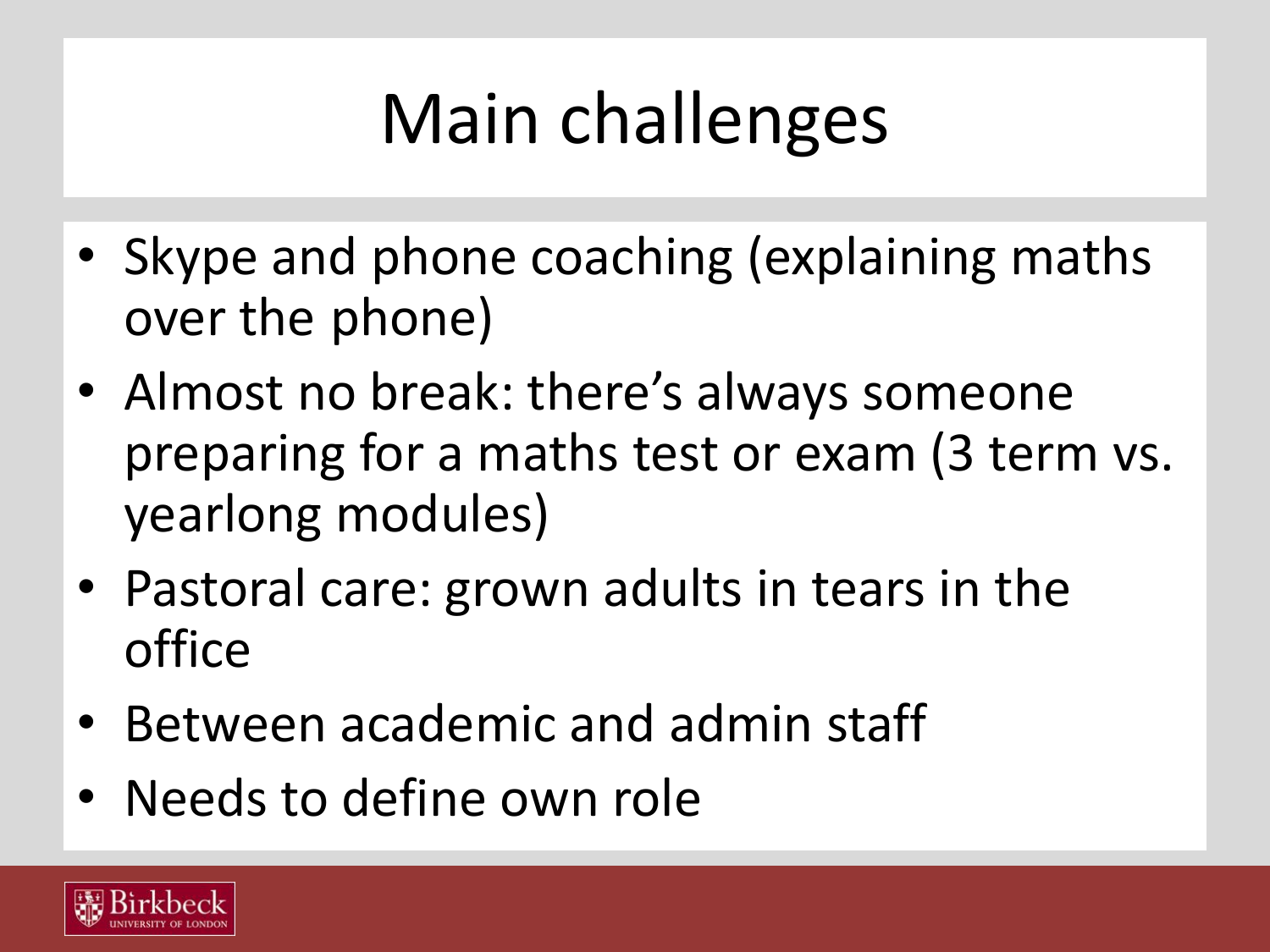- Being creative
- Self-motivation
- Solitude, not really part of a team
- Taken seriously by academics

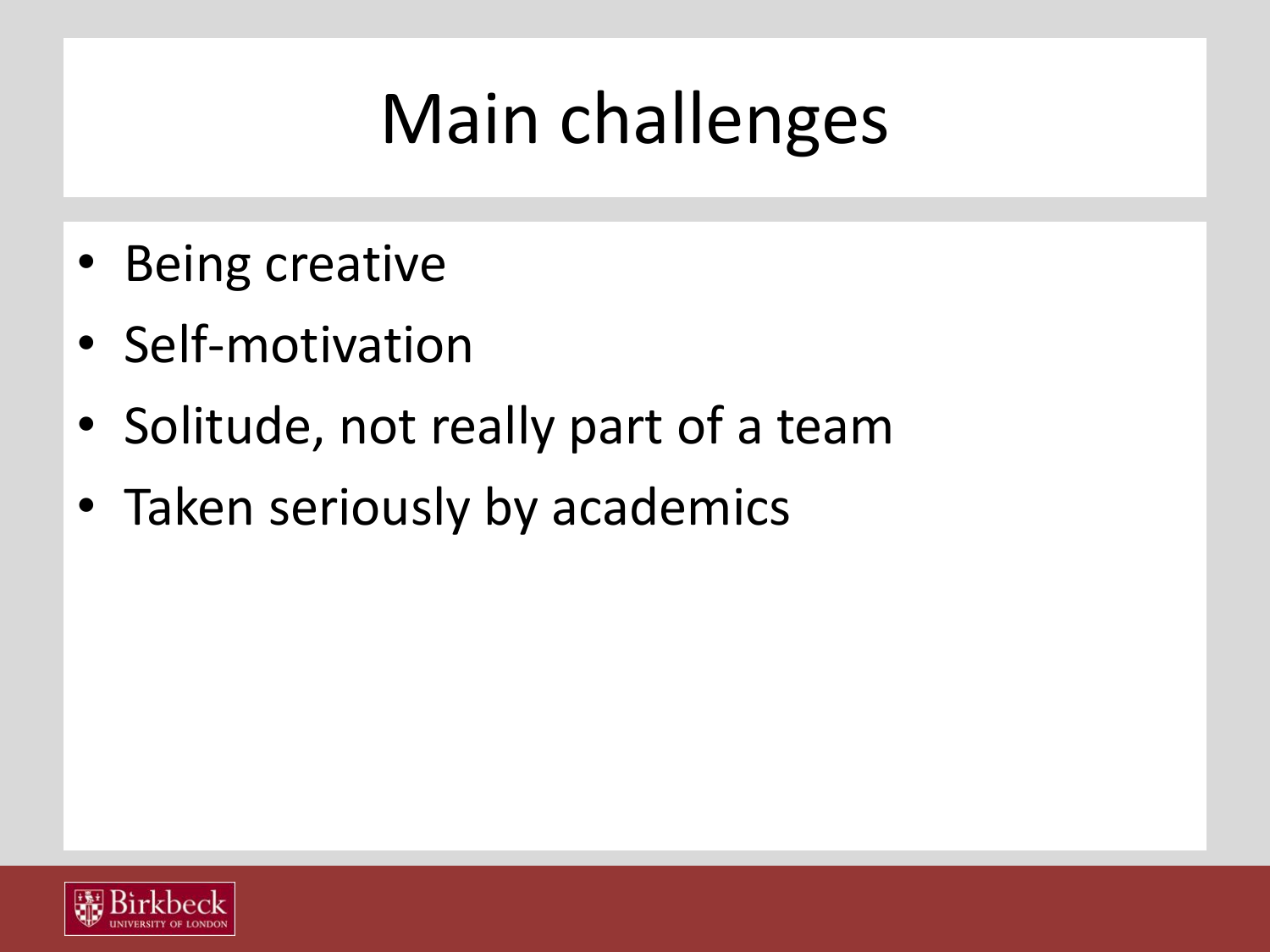### Rewards

- Students' constant positive feedback
- Students of other schools finding out about me and seeking my help
- James\* and ABBA algebra proofs
- Internal review highly praised by students
- Students progressing onto masters from our GDE